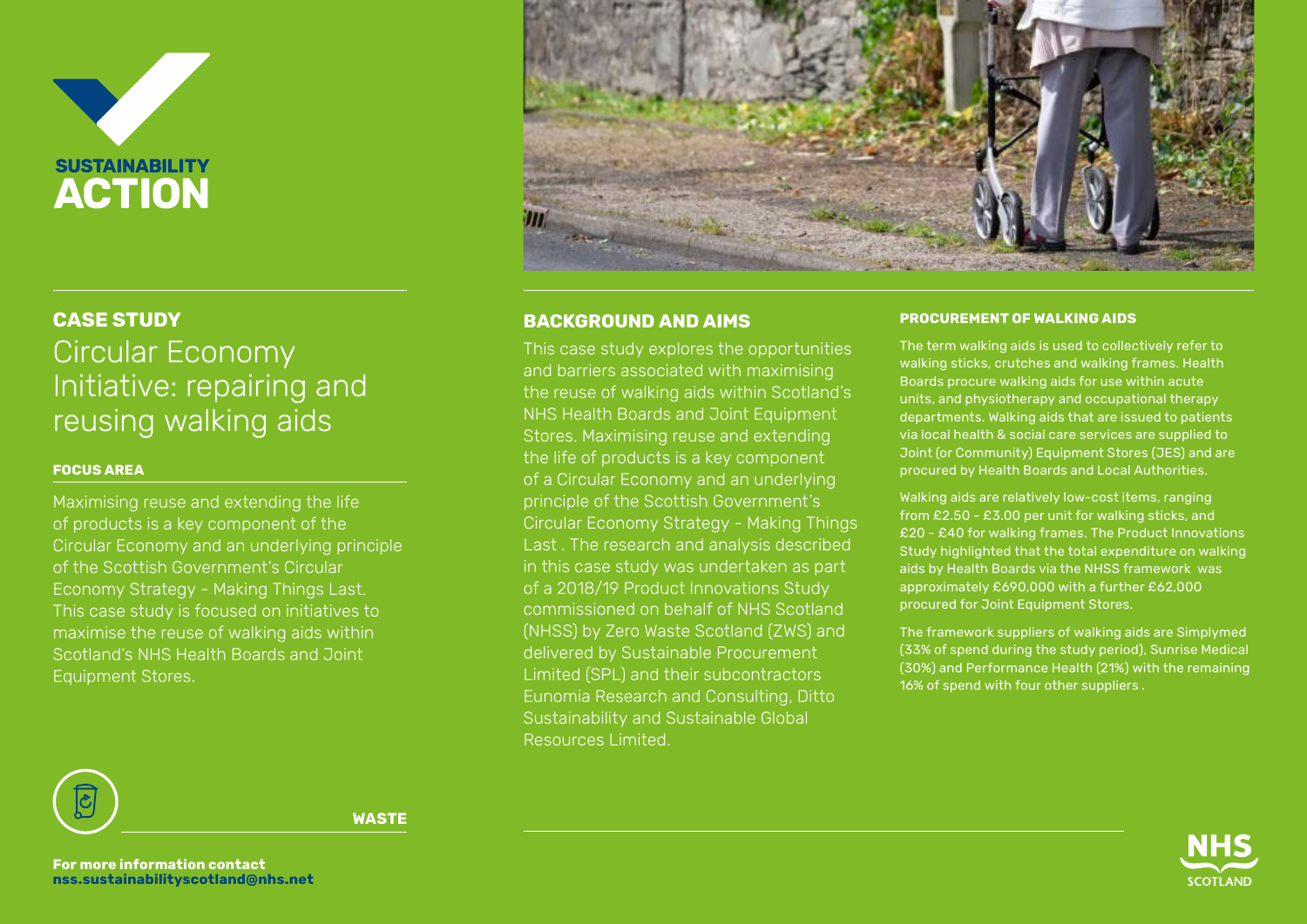### **BARRIERS & ACTIONS**

Often manufactured in the Far East, walking aids are commonly supplied with a 12-month warranty period (or in a few cases a 2-year warranty). The relatively shortterm warranty and low cost has led to the perception that walking aids are single use items and they are therefore often discarded after they have been used for a short period of time.

In 2018/19 Zero Waste Scotland on behalf of NHS Scotland commissioned SPL to undertake The Product Innovations Study, the aim of which was to explore the barriers and potential opportunities associated with implementing a more circular approach for the supply of walking aids. Supply models which are aligned with a circular economy minimise the environmental impact of products by extending their working life via repair and reuse, and often have the benefit of creating local jobs and reducing spend. The aim of The Product Innovations Study was to determine the current level of walking aid reuse, explore potential barriers and to quantify the environmental, social and economic opportunities associated with implementing comprehensive walking aid reuse projects with Scottish Health Boards.

Research for the 2018/19 Product Innovations Study identified that reuse does already take place internally within some Health Boards however this can be in an uncontrolled manner; and the norm is that walking aids remain in the community due to costs, time restraints and available resources for collection. That being said, there are emerging examples of Health Boards overcoming barriers and implementing successful walking aid reuse projects – an exemplar operated by NHS Greater Glasgow and Clyde is summarised at the end of this case study.

Engagement by SPL with manufacturers of walking aids highlighted that manufactures are keen to support NHSS Boards to maximise the reuse of their products by developing more durable and longer lasting products . The products would likely have a higher initial purchase cost per item however the life of the walking aid would be extended meaning that fewer new purchases would be required.

In 2019/20 NHS Scotland set up a short life working group to undertake further research into walking aid reuse. The group highlighted the following considerations:

- **Staffing resources:** The collection, checking and preparation of the aids requires staff resources. Staff roles include: physios to undertake initial checks, clinical/ departmental staff to recover and set aside the walking aids, porters to transport walking aids on site, staff to clean and repair the items, and logistics/transport teams to assist with collection and redistribution.
- **Infection control:** Walking aids will need to be thoroughly cleaned before they can be reused and distributed. An example checklist developed by Sunrise Medical was circulated between the short life working group members.
- **Cost effective logistics:** Where walking aids are used in the community, it may not always be cost effective to collect used aids from patients' homes. Health Boards may therefore need to partner with local authorities who can accept and bulk walking aids at their Household Waste and Recycling Centres. They may also ask patients to return walking aids to the Health Boards directly during follow-up appointments.
- **Communication:** Patients should be told what to do with their walking aid once they no longer need it. This is essential to maximise return rates.
- **Storage space:** Health Boards will need to find space to store walking aids prior to refurbishment and in advance of redistribution. Additional storage space located close to physiotherapy and occupational therapy wards will allow physios to undertake initial checks and segregate items that are suitable for reuse with those that are not and therefore should be sent for treatment/ disposal. Space will also be required to undertake the refurbishment – this is likely to be at a single site within the Health Board (or a cluster of partnering Health Boards).
- **Spare parts:** The cost of spare parts needs to be budgeted for. The most common parts needing replacement are the ferrules (rubber feet) and pins.
- **Redistribution:** Maximising the reuse of walking aids may need support/leadership from procurement, otherwise staff may be likely to continue to purchase items. All Health Boards have a licence to use the warp-it platform which can be used to market reused items, and to track items, show their age and their time spend in use.



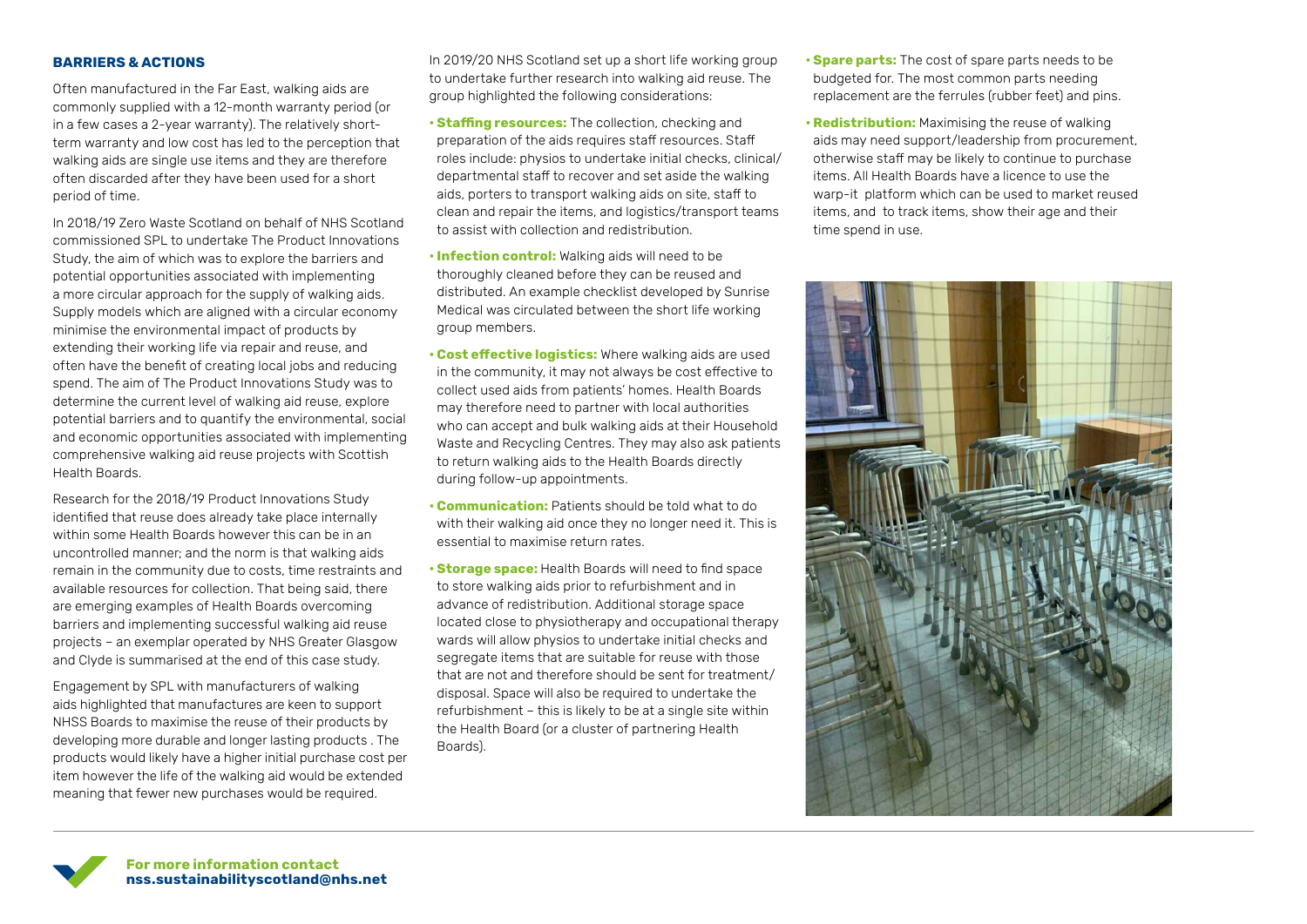### **ENVIRONMENTAL AND COST ANALYSIS OF A CIRCULAR SCENARIO**

The Product Innovations Study incorporated an appraisal which compared the costs and environmental impacts of the baseline with a circular scenario. The baseline reflected the current situation i.e. the purchase of new aids with a low level of informal reuse. The circular scenario explored the potential opportunities of greater levels of walking aid reuse achieved via additional collections from the community (e.g. collection from homes alongside other items) and drop off at Local Authority Recycling Centres. In the Circular Scenario, communication is improved to enable patients to understand how they can return loaned walking aids.

#### **The scope of the environmental impact assessment included:**

- Production of walking aids (raw materials & manufacturing)
- The impact of the activities associated with reuse (transport, cleaning, etc)
- End of life waste treatment/disposal

### **The financial impact assessment included:**

- Cost of purchasing new items
- The cost of the activities associated with reuse (fuel, staffing, spare parts, etc)
- Cost of waste management for items that are returned to Health Boards but cannot be reused (waste management costs for items that are not returned have been excluded as they are likely to sit with Local Authorities).

The assumptions and results from the analysis are summarised in Table 1 opposite.

#### Table 1 – Summary of baseline and circular scenario

| <b>ASSUMPTIONS*</b>                                   | <b>BASELINE</b> | <b>CIRCULAR SCENARIO</b> |
|-------------------------------------------------------|-----------------|--------------------------|
| Weight of Walking Aids used annually (kg)             | 242.768         | 242.768                  |
| % returned for reuse                                  | 33%             | 60%                      |
| Of those returned.                                    |                 |                          |
| % suitable for reuse                                  | 85%             |                          |
| % recycled as scrap                                   | 15%             |                          |
| % requiring spare parts                               | 30%             |                          |
| % refurbished aids displacing new items               | 100%            |                          |
| Environmental assumptions<br>(kg CO2e/tonne):         |                 |                          |
| Embodied carbon (manufacturing)                       | 7,817           |                          |
| <b>Collection for reuse</b>                           | 878             |                          |
| Refurbish, prepare for reuse                          | 153             |                          |
| Treatment/disposal:                                   |                 |                          |
| Recycling (50%)                                       | $-5719$         |                          |
| EfW (10%)                                             | $-1436$         |                          |
| Landfill (40%)                                        | 25              |                          |
|                                                       |                 |                          |
| Financial assumptions (£/tonne):                      |                 |                          |
| Product purchase price                                | £3,097          |                          |
| Collection cost                                       | £1,063          |                          |
| <b>RESULTS</b>                                        | <b>BASELINE</b> | <b>CIRCULAR SCENARIO</b> |
| Environmental impacts (kg CO2e/yr):                   |                 |                          |
| Manufacturing and collection/prepare for reuse        | 1.380.133       | 1.076.654                |
| Treatment/disposal (not reused):                      |                 |                          |
| Recycling (50%)                                       | $-465,084$      | $-402,610$               |
| EfW (10%)                                             | $-23,354$       | $-13,942$                |
| Landfill (40%)                                        | 1,627           | 971                      |
| <b>Total</b>                                          | 893,322         | 661,073                  |
| Financial impacts $(E/yr)$ :                          |                 |                          |
| Product purchase (assumes 100% new)                   | £751,916        | £751,916                 |
| Net financial impact of reuse (includes avoided cost, | £-74,436        | £-115,038                |
| collection, refurb costs e.g. spare parts, recycling) |                 |                          |
| <b>Total</b>                                          | £677,480        | £636,879                 |

\* Data used to inform the assumptions included: Scotland's Carbon Metric , information from walking aid reuse projects implemented by NHS Fife and by NHS Trusts in Wales, background information held by the consultants from previous projects (e.g. composition estimates).

\*\* A negative value denotes a carbon or cost saving.

1 Scottish Government. 2016. Making Things Last: a circular economy strategy for Scotland. https://www.gov. scot/publications/makingthings-last-circular-economystrategy-scotland/

<sup>2</sup> £690K spend between July '17 - June '18 (the most recent data available at the time of the study) via NHSS Framework NP507/17 Supply of Walking Aids

<sup>3</sup> Roma Medical (11%), Trulife (4%), Aidapt Bathrooms (<1%) and Drive Devilbiss (<1%)

<sup>4</sup> For example, Simplymed's 'Combi' range now offers products with a weight limit of 30 stone on crutches (as opposed to 25 stone) and comes with two-year warranty (as opposed to 12-months).

5 https://www.warp-it.co.uk/

<sup>6</sup> https://www. zerowastescotland.org.uk/ our-work/carbon-metricpublications

<sup>7</sup> Prior to December '19, walking aid cleaning and repair was undertaken by Haven, a supported business, at a cost of £2.50 per walking frame.